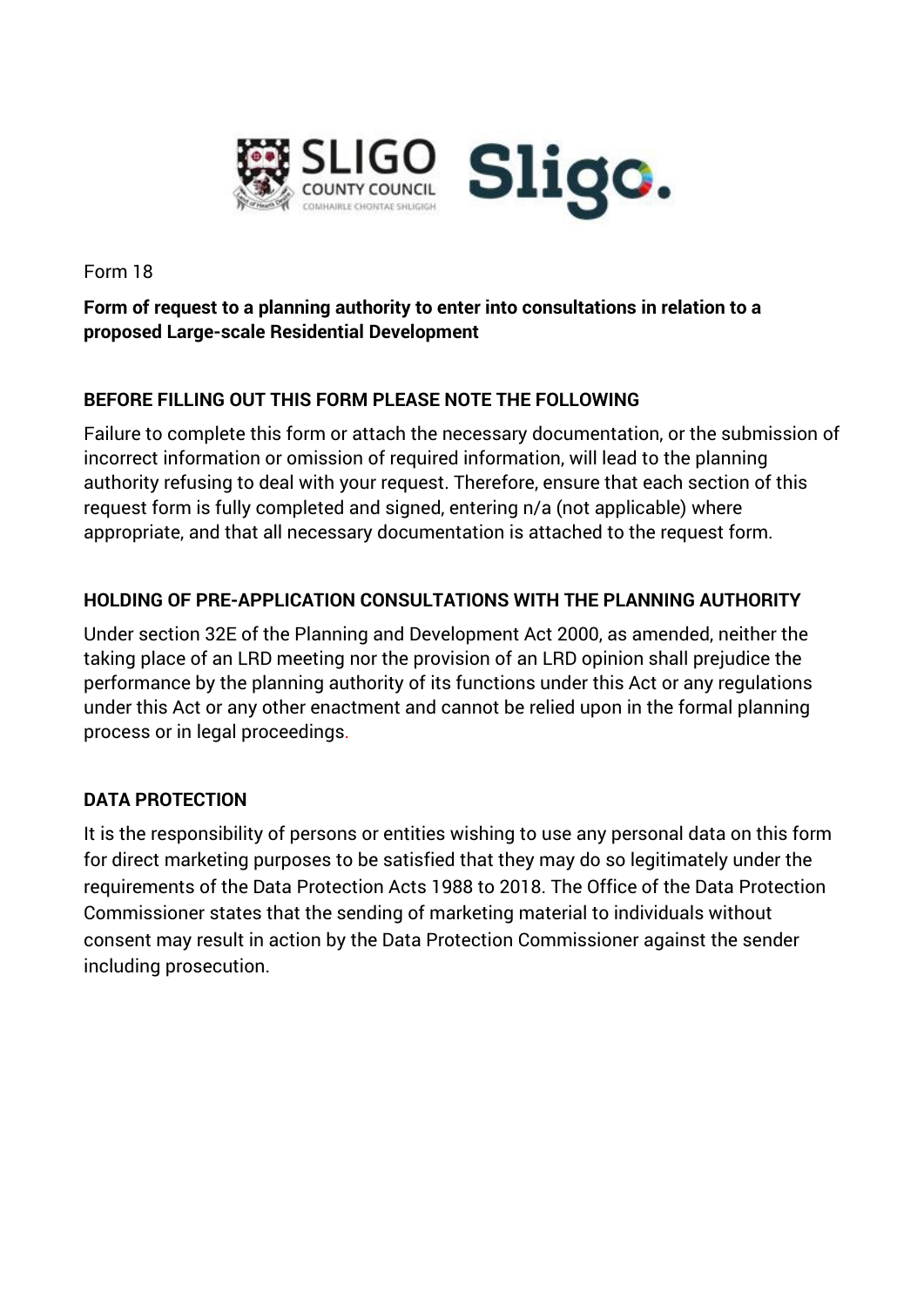## **Sligo County Council Planning Department**

## **Pre-Application Consultation Request for Large-scale Residental Development (LRD)**

Request for formal pre-application consultation or LRD meeting with **Sligo County Council**  regarding the proposed development of a Large-scale Residential Development.

## **1. Prospective Applicant:**

| Name of Prospective Applicant: |  |
|--------------------------------|--|
|                                |  |

#### **2. Request for Section 247 Consultation or LRD meeting**

|                                                                                                   | <b>Section 247</b><br>consultation |  | <b>LRD</b> meeting<br>(section 32B) |
|---------------------------------------------------------------------------------------------------|------------------------------------|--|-------------------------------------|
| <b>Section 247 Consultation reference</b>                                                         |                                    |  |                                     |
| A request for an LRD meeting can only be requested once a Section 247 consultation is<br>complete |                                    |  |                                     |

## **3. Contact details of person authorised to operate on behalf of the Prospective Applicant (Applicant or Agent): (Not for Public release)**

| Name:                          |  |
|--------------------------------|--|
| <b>Correspondence Address:</b> |  |
|                                |  |
|                                |  |
| Telephone:                     |  |
| Email:                         |  |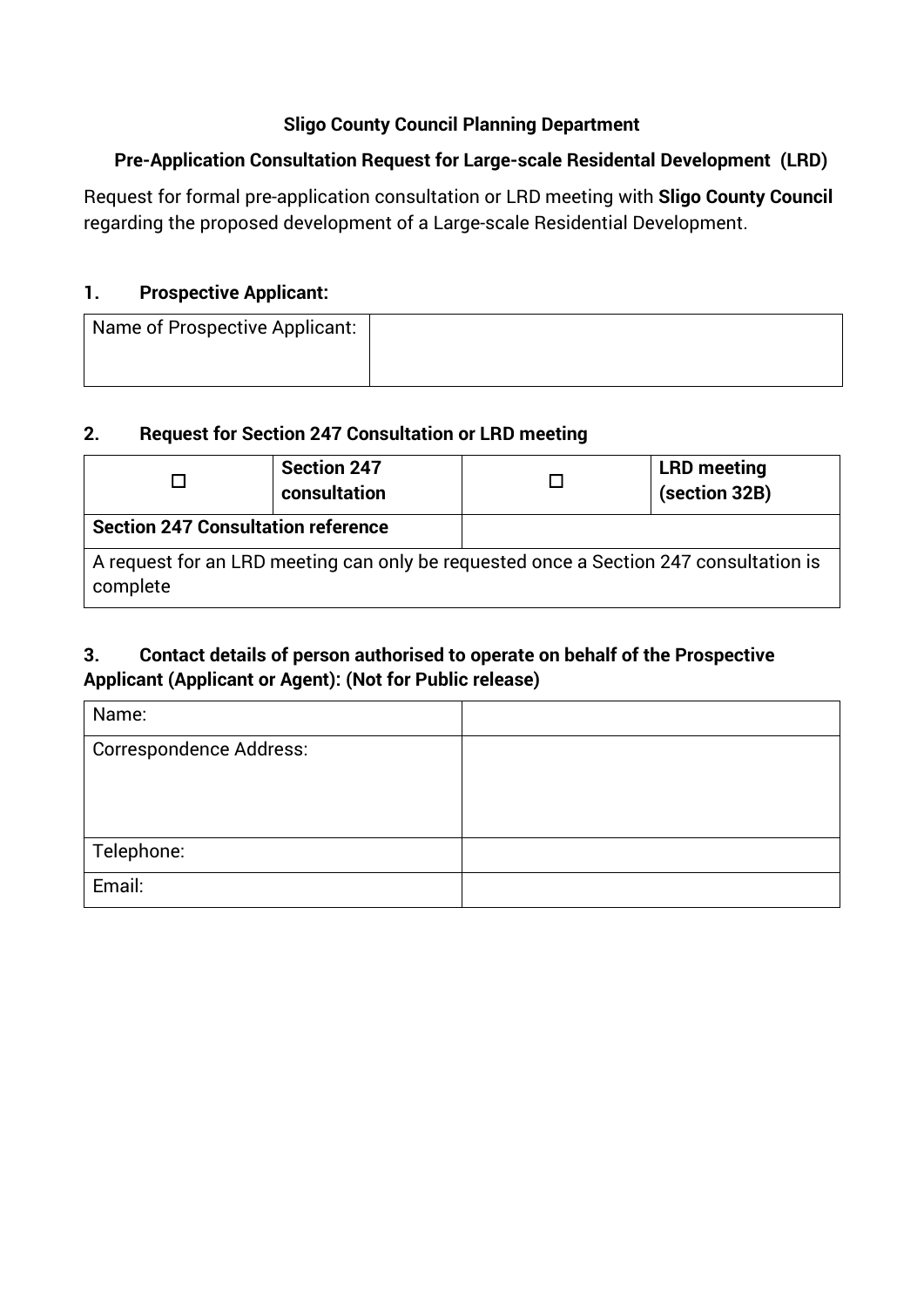#### **4. Declaration**

**I hereby declare that, to the best of my knowledge and belief, the information given in this form is correct and accurate and fully compliant with the requirements of the Planning and Development Act 2000, as amended, and the Regulations made thereunder.** 

## **5. Signature of person authorized to operate on behalf of the perspective applicant: (Prospective Applicant or agent as appropriate)**

| Signed: |  |
|---------|--|
|         |  |
|         |  |
|         |  |
| Date:   |  |
|         |  |

## **6. Formal Request**

In accordance with sections 32B and 247 of the Planning and Development Act 2000, as amended, and article 16A of the Planning and Development Regulations 2001, as amended, [**insert applicant name]** formally requests to enter into a Section 247 consultation /LRD meeting with Sligo County Council regarding the development of a Largescale Residential Development of **[insert number**] residential units at **[insert Proposed development address**].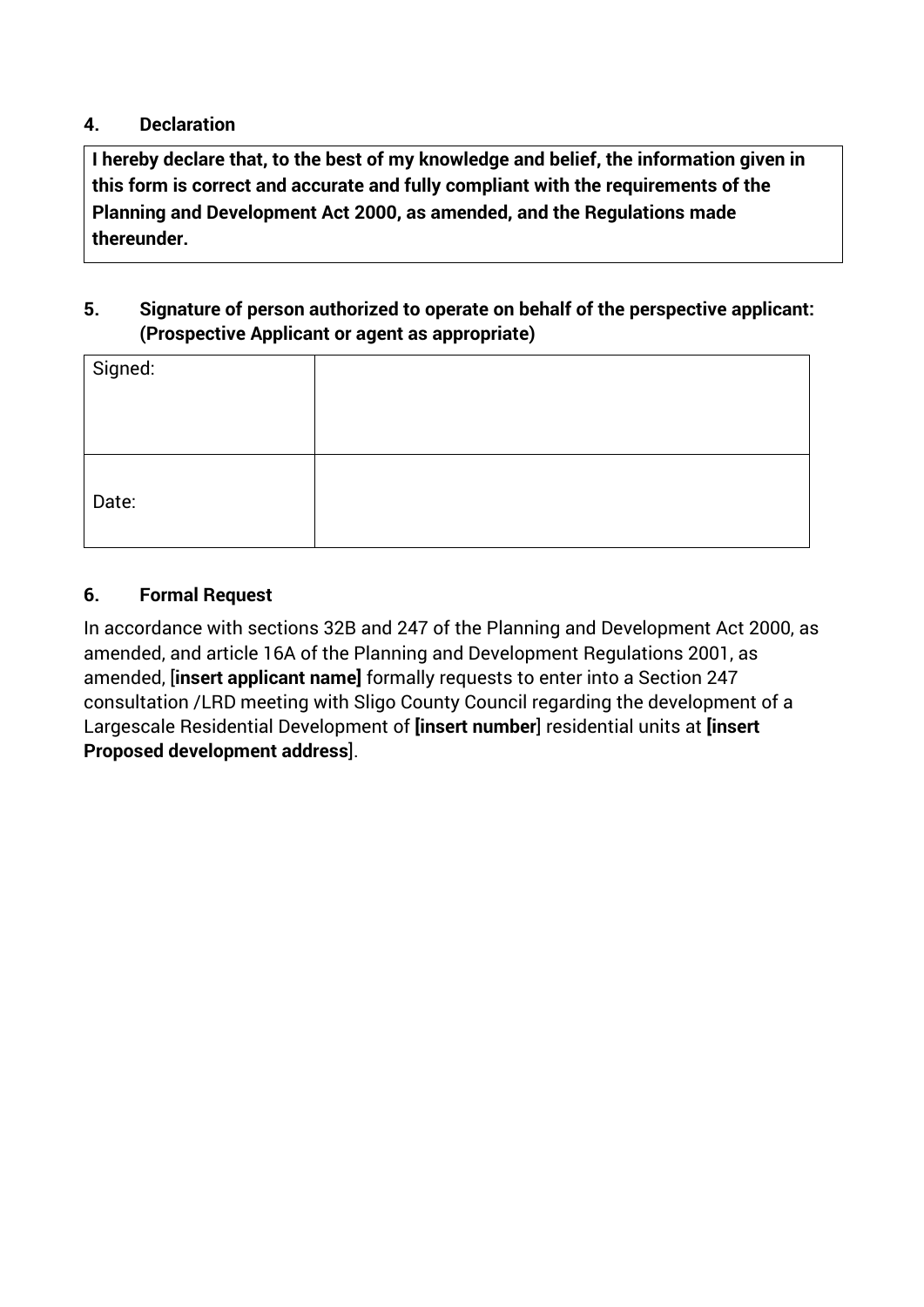**7. Information to be included where relevant, with an LRD Meeting Request under section 32B of the Planning and Development Act 2000, as amended and article 16A of the Planning and Development Regulations 2001, as amended.**

| <b>Information</b><br><b>Enclosed with the request</b>                                                                                                                                                                                                                                                                                                                                                                                              |            |           |     |
|-----------------------------------------------------------------------------------------------------------------------------------------------------------------------------------------------------------------------------------------------------------------------------------------------------------------------------------------------------------------------------------------------------------------------------------------------------|------------|-----------|-----|
|                                                                                                                                                                                                                                                                                                                                                                                                                                                     | <b>Yes</b> | <b>No</b> | N/A |
| A site location map sufficient to identify the land on which<br>the proposed development would be situated                                                                                                                                                                                                                                                                                                                                          |            |           |     |
| A brief description of the nature and purpose of the<br>proposed development and of its possible effects on the<br>environment                                                                                                                                                                                                                                                                                                                      |            |           |     |
| A draft layout plan of the proposed development                                                                                                                                                                                                                                                                                                                                                                                                     |            |           |     |
| A brief description of any proposals to provide for water<br>services infrastructure, including, in the case where it is<br>proposed to connect the proposed development to a public<br>water or wastewater network or both, evidence that Irish<br>Water has confirmed that it is feasible to provide the<br>appropriate service or services and that the relevant<br>network or networks have the capacity to service the<br>proposed development |            |           |     |
| Details of any consultations that have taken place with<br>prescribed bodies or the public                                                                                                                                                                                                                                                                                                                                                          |            |           |     |
| Such other information, drawings or representations as the<br>prospective LRD applicant may wish to provide or make<br>available                                                                                                                                                                                                                                                                                                                    |            |           |     |
| A statement setting out how the proposed LRD has had<br>regard to the relevant objectives of the development plan<br>or local area plan in whose area or areas the proposed LRD<br>would be situated                                                                                                                                                                                                                                                |            |           |     |
| A brief description of the proposed numbers and types of<br>houses or numbers of student accommodation units and<br>bedspaces, or both, as appropriate, and their design,<br>including proposed gross floor spaces, internal floor areas<br>and principle dimensions, housing density, plot ratio, site<br>coverage, building heights, proposed layout and aspect                                                                                   |            |           |     |
| A brief description of proposed public and private open<br>space provision, landscaping, play facilities, pedestrian<br>permeability, vehicular access and parking provision, where<br>relevant                                                                                                                                                                                                                                                     |            |           |     |
| A brief description of the proposed provision of ancillary<br>services, where required, including child care facilities                                                                                                                                                                                                                                                                                                                             |            |           |     |